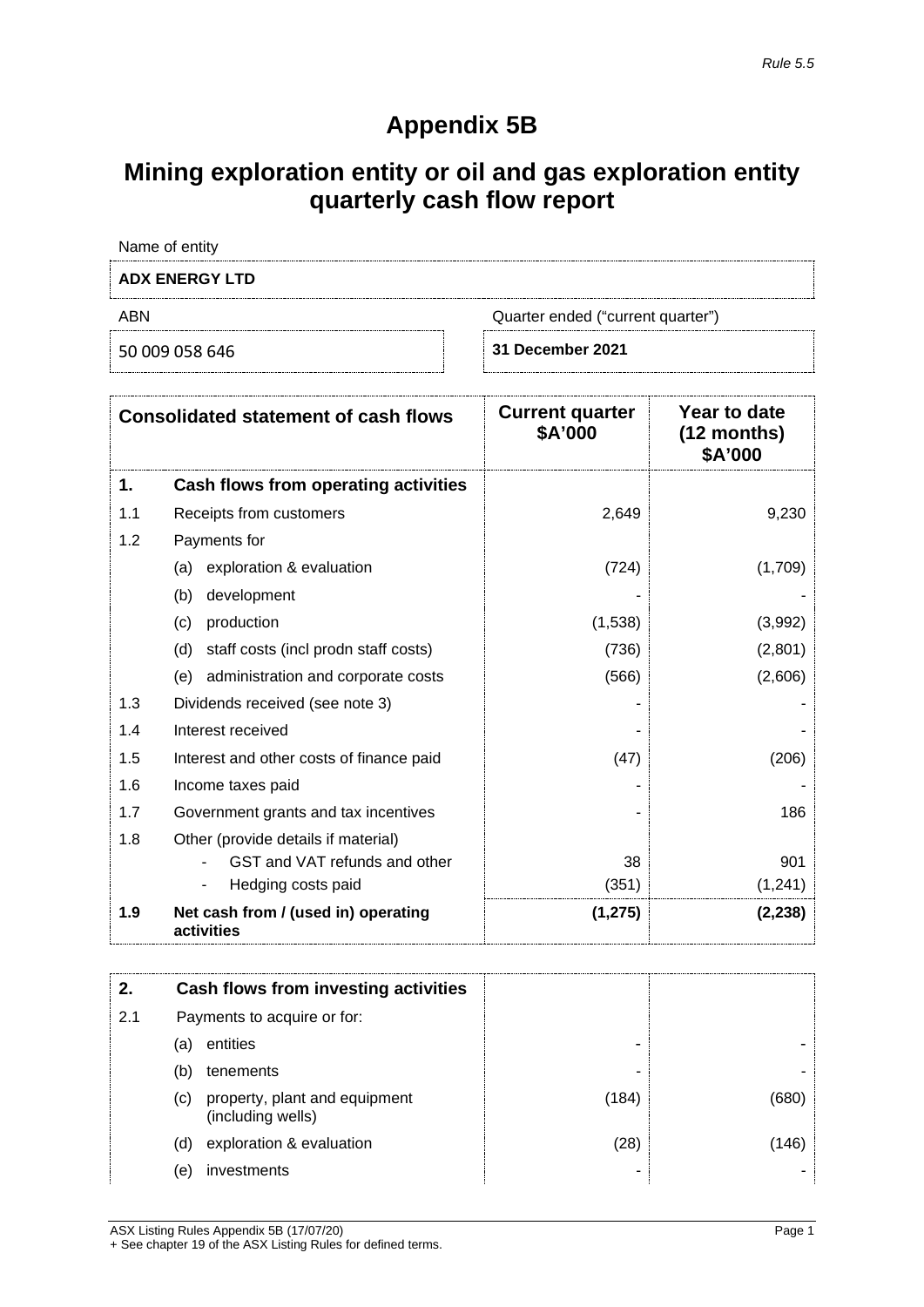| <b>Consolidated statement of cash flows</b> |                                                                                      | <b>Current quarter</b><br>\$A'000 | Year to date<br>$(12$ months)<br>\$A'000 |
|---------------------------------------------|--------------------------------------------------------------------------------------|-----------------------------------|------------------------------------------|
|                                             | (f)<br>other non-current assets                                                      |                                   |                                          |
| 2.2                                         | Proceeds from the disposal of:                                                       |                                   |                                          |
|                                             | entities<br>(a)                                                                      |                                   |                                          |
|                                             | (b)<br>tenements                                                                     |                                   |                                          |
|                                             | property, plant and equipment<br>(c)                                                 |                                   |                                          |
|                                             | (d)<br>investments                                                                   |                                   |                                          |
|                                             | other non-current assets<br>(e)                                                      |                                   |                                          |
| 2.3                                         | Cash flows from loans to other entities                                              |                                   |                                          |
| 2.4                                         | Dividends received (see note 3)                                                      |                                   |                                          |
| 2.5                                         | Other (provide details if material) – Farm-in<br>contributions for Anshof well costs | 985                               | 985                                      |
| 2.6                                         | Net cash from / (used in) investing<br>activities                                    | 773                               | 159                                      |

| 3.   | Cash flows from financing activities                                                       |       |       |
|------|--------------------------------------------------------------------------------------------|-------|-------|
| 3.1  | Proceeds from issues of equity securities<br>(excluding convertible debt securities)       | 2,847 | 7,288 |
| 3.2  | Proceeds from issue of convertible debt<br>securities                                      |       |       |
| 3.3  | Proceeds from exercise of options                                                          |       |       |
| 3.4  | Transaction costs related to issues of equity<br>securities or convertible debt securities | (158) | (354) |
| 3.5  | Proceeds from borrowings                                                                   |       | 462   |
| 3.6  | Repayment of borrowings                                                                    | (438) | (875) |
| 3.7  | Transaction costs related to loans and<br>borrowings                                       |       |       |
| 3.8  | Dividends paid                                                                             |       |       |
| 3.9  | Other (provide details if material). Cash<br>secured for Bond.                             |       | (541) |
| 3.10 | Net cash from / (used in) financing<br>activities                                          | 2,251 | 5,980 |

|     | Net increase / (decrease) in cash and<br>cash equivalents for the period |         |  |
|-----|--------------------------------------------------------------------------|---------|--|
| 4.1 | Cash and cash equivalents at beginning of<br>period                      | 4 2 3 6 |  |
| 4.2 | Net cash from / (used in) operating<br>activities (item 1.9 above)       | (1,275) |  |
| 4.3 | Net cash from / (used in) investing activities<br>(item 2.6 above)       | 773     |  |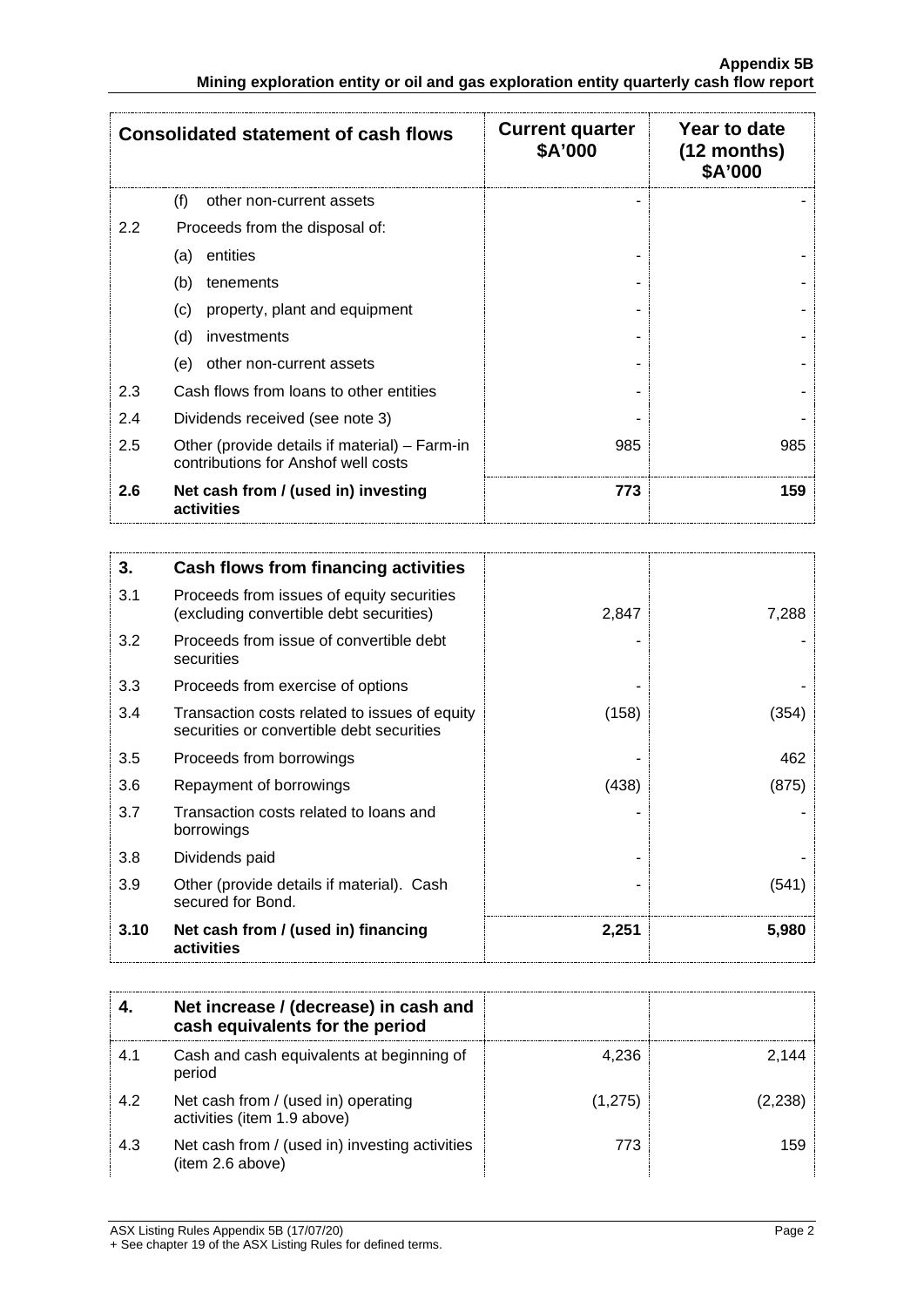| <b>Consolidated statement of cash flows</b> |                                                                     | <b>Current quarter</b><br>\$A'000 | Year to date<br>$(12$ months)<br><b>\$A'000</b> |
|---------------------------------------------|---------------------------------------------------------------------|-----------------------------------|-------------------------------------------------|
| 4.4                                         | Net cash from / (used in) financing activities<br>(item 3.10 above) | 2.251                             | 5.980                                           |
| 4.5                                         | Effect of movement in exchange rates on<br>cash held                | 46                                |                                                 |
| 4.6                                         | Cash and cash equivalents at end of<br>period                       | 5,939                             | 5 939                                           |

| 5   | Reconciliation of cash and cash<br>equivalents<br>at the end of the quarter (as shown in the<br>consolidated statement of cash flows) to the<br>related items in the accounts | <b>Current quarter</b><br>\$A'000 | <b>Previous quarter</b><br>\$A'000 |
|-----|-------------------------------------------------------------------------------------------------------------------------------------------------------------------------------|-----------------------------------|------------------------------------|
| 5.1 | <b>Bank balances</b>                                                                                                                                                          | 5.939                             | 4.236                              |
| 5.2 | Call deposits                                                                                                                                                                 |                                   |                                    |
| 5.3 | <b>Bank overdrafts</b>                                                                                                                                                        |                                   |                                    |
| 5.4 | Other (provide details)                                                                                                                                                       |                                   |                                    |
| 5.5 | Cash and cash equivalents at end of<br>quarter (should equal item 4.6 above)                                                                                                  | 5.939                             | -236                               |

| 6.                                                                                                | Payments to related parties of the entity and their<br>associates                                                                                           | <b>Current quarter</b><br><b>\$A'000</b> |  |
|---------------------------------------------------------------------------------------------------|-------------------------------------------------------------------------------------------------------------------------------------------------------------|------------------------------------------|--|
| 6.1                                                                                               | Aggregate amount of payments to related parties and their<br>associates included in item 1                                                                  |                                          |  |
| 6.2                                                                                               | Aggregate amount of payments to related parties and their<br>associates included in item 2                                                                  |                                          |  |
|                                                                                                   | Note: if any amounts are shown in items 6.1 or 6.2, your quarterly activity report must include a description of, and an<br>explanation for, such payments. |                                          |  |
| Payment of director fees and consulting fees \$201,568.<br>Office Rental \$5,200 (excluding GST). |                                                                                                                                                             |                                          |  |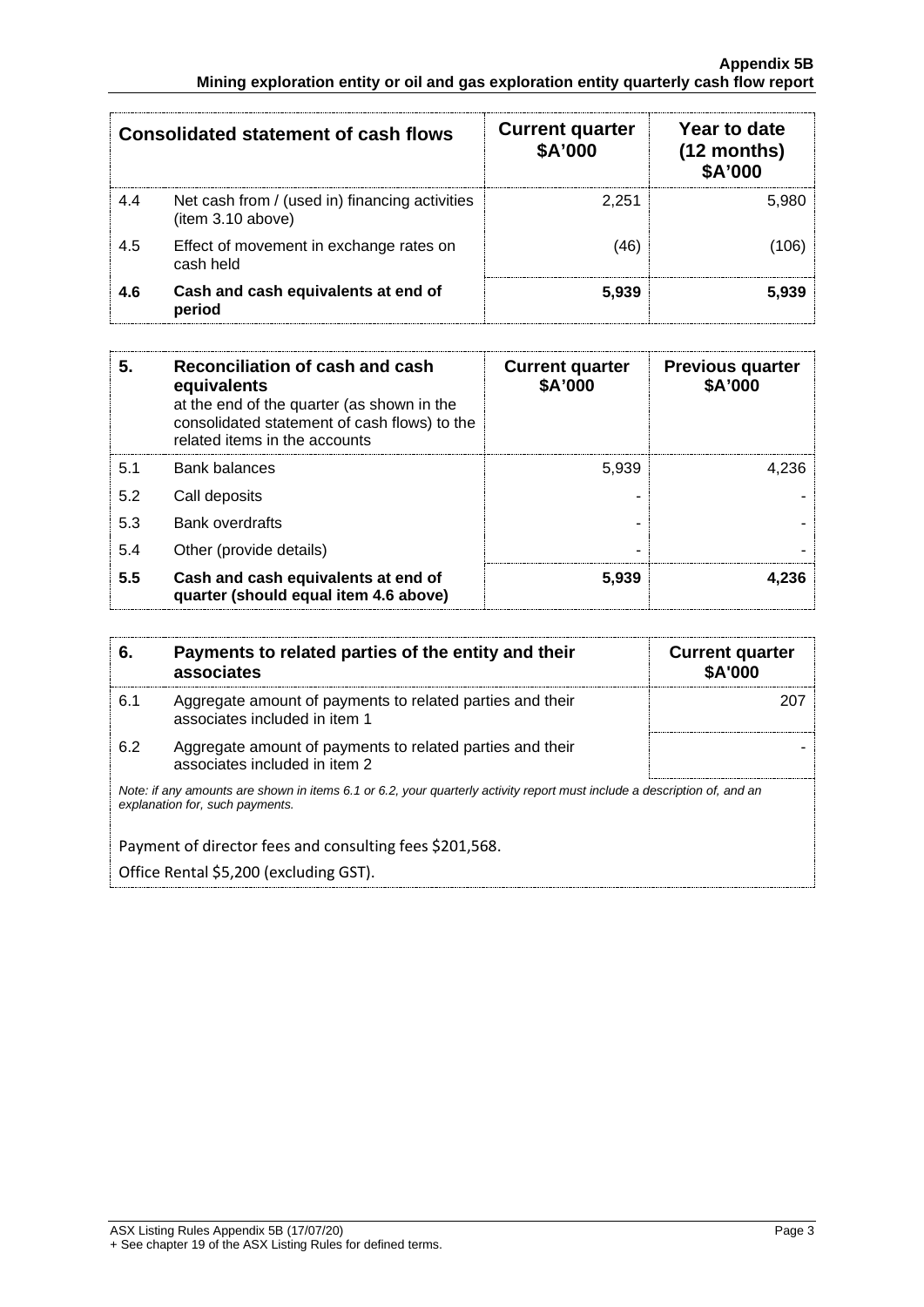#### **Appendix 5B Mining exploration entity or oil and gas exploration entity quarterly cash flow report**

| 7.  | <b>Financing facilities</b><br>Note: the term "facility' includes all forms of financing<br>arrangements available to the entity.<br>Add notes as necessary for an understanding of the<br>sources of finance available to the entity.                                                                                                                                                                                                                                                             | <b>Total facility</b><br>amount at quarter<br>end<br>\$A'000 | Amount drawn at<br>quarter end<br>\$A'000 |
|-----|----------------------------------------------------------------------------------------------------------------------------------------------------------------------------------------------------------------------------------------------------------------------------------------------------------------------------------------------------------------------------------------------------------------------------------------------------------------------------------------------------|--------------------------------------------------------------|-------------------------------------------|
| 7.1 | Loan facilities                                                                                                                                                                                                                                                                                                                                                                                                                                                                                    | 4,388                                                        | 4,388                                     |
| 7.2 | Credit standby arrangements                                                                                                                                                                                                                                                                                                                                                                                                                                                                        |                                                              |                                           |
| 7.3 | Other (please specify)                                                                                                                                                                                                                                                                                                                                                                                                                                                                             |                                                              |                                           |
| 7.4 | <b>Total financing facilities</b>                                                                                                                                                                                                                                                                                                                                                                                                                                                                  | 4,388                                                        | 4,388                                     |
| 7.5 | Unused financing facilities available at quarter end                                                                                                                                                                                                                                                                                                                                                                                                                                               |                                                              |                                           |
| 7.6 | Include in the box below a description of each facility above, including the lender, interest<br>rate, maturity date and whether it is secured or unsecured. If any additional financing<br>facilities have been entered into or are proposed to be entered into after quarter end,<br>include a note providing details of those facilities as well.                                                                                                                                               |                                                              |                                           |
|     | Loan Notes<br>A\$3.062 mil Loan Notes. In October 2019, 35 loan notes of \$100,000 each totalling A\$3.5<br>million were issued (refer ASX announcement 14/10/19). Interest is payable quarterly at 6%<br>per annum. The loan notes are unsecured. On 26 May 2021 and 26 November 2021, ADX<br>repaid \$437,500 of the Loan Notes (total repaid \$875,000). Repayments of the balance are<br>due as follows:<br>\$437,500 on 26/05/2022; and<br>\$2,187,500 on 26/11/2022.<br>Bank Loans - Austria |                                                              |                                           |
|     | ADX Group (through its subsidiary, ADX VIE GmbH) has a loan facility guaranteed by the<br>Austrian state and executed by Volksbank. EUR 120,000 collateral is held in an ADX VIE<br>GmbH account with Volksbank. The facility consists of two parts:                                                                                                                                                                                                                                               |                                                              |                                           |
|     | - EUR 500,000, zero interest, payback starts 30 June 2022 and ends latest 31 December<br>2024; and<br>- EUR 630,000, 1% interest, same payback terms as above.                                                                                                                                                                                                                                                                                                                                     |                                                              |                                           |

| 8.  | Estimated cash available for future operating activities                                                                                                                                                                        | <b>\$A'000</b> |
|-----|---------------------------------------------------------------------------------------------------------------------------------------------------------------------------------------------------------------------------------|----------------|
| 8.1 | Net cash from / (used in) operating activities (item 1.9)                                                                                                                                                                       | (1,275)        |
| 8.2 | (Payments for exploration & evaluation classified as investing<br>activities) (item 2.1(d))                                                                                                                                     | (28)           |
| 8.3 | Total relevant outgoings (item $8.1 +$ item $8.2$ )                                                                                                                                                                             | (1,303)        |
| 8.4 | Cash and cash equivalents at quarter end (item 4.6)                                                                                                                                                                             | 5,939          |
| 8.5 | Unused finance facilities available at quarter end (item 7.5)                                                                                                                                                                   |                |
| 8.6 | Total available funding (item $8.4$ + item $8.5$ )                                                                                                                                                                              | 5.939          |
| 8.7 | Estimated quarters of funding available (item 8.6 divided by<br>item 8.3)                                                                                                                                                       | 4.56           |
|     | Note: if the entity has reported positive relevant outgoings (ie a net cash inflow) in item 8.3, answer item 8.7 as "N/A".<br>Otherwise, a figure for the estimated quarters of funding available must be included in item 8.7. |                |
| 8.8 | If item 8.7 is less than 2 quarters, please provide answers to the following questions:                                                                                                                                         |                |
|     | 8.8.1<br>Does the entity expect that it will continue to have the current level of net operating<br>cash flows for the time being and, if not, why not?                                                                         |                |
|     | Answer:                                                                                                                                                                                                                         |                |